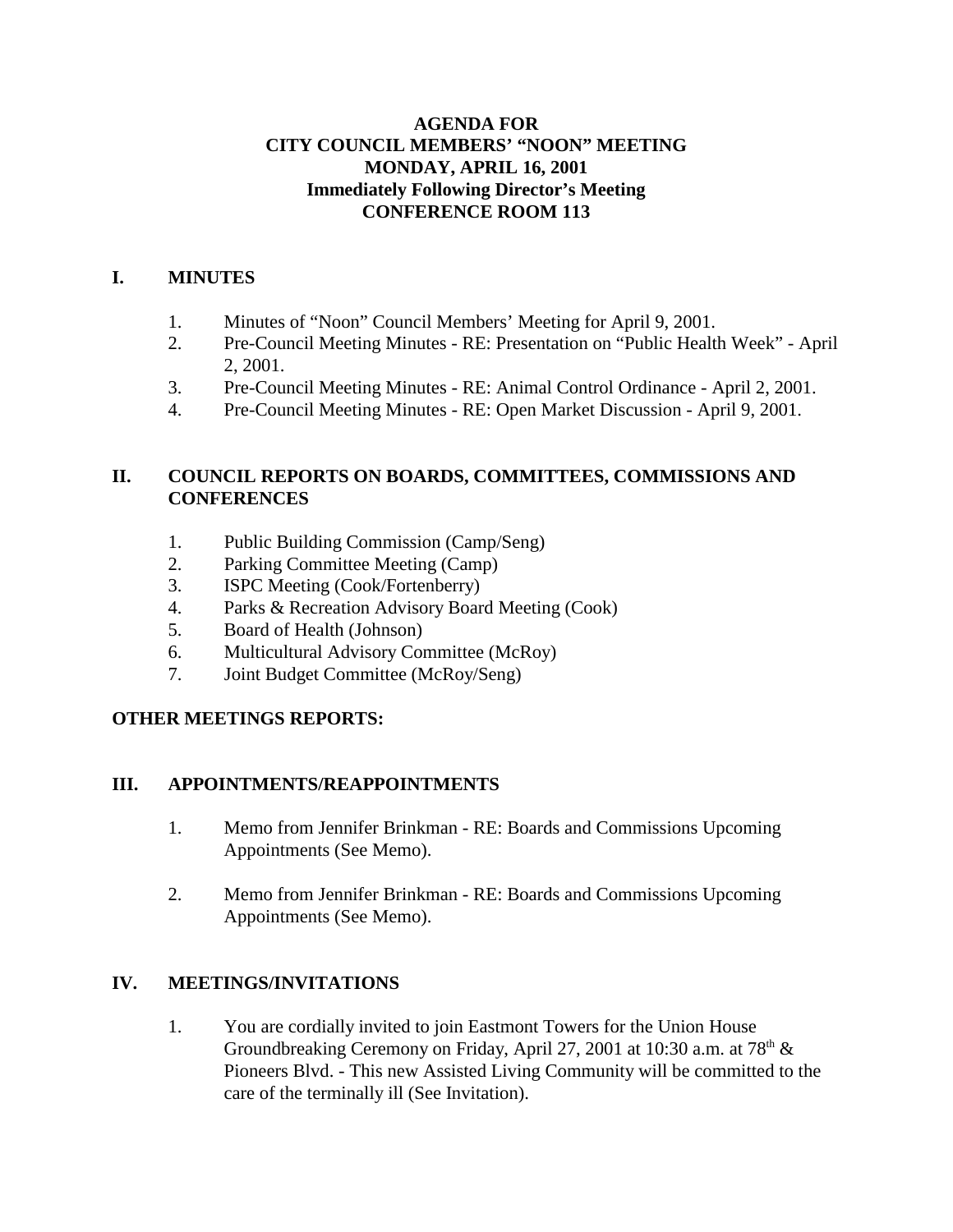- 2. You are invited to attend the  $25<sup>th</sup>$  Annual School Health Fair Awards Banquet as a special guest of the Lincoln-Lancaster County Health Department. The Banquet will be held on Monday, April 16, 2001 at the Auld Recreation Center located in Antelope Park at 3140 Sumner Street. The evening's festivities will begin at 6:00 p.m. and will include dinner, entertainment, and a special recognition ceremony to honor the winning students. The theme for this year's School Health Fair is "Healthy Air =Healthy Kids" - RSVP to Jane Schmid at 441-6285 by Friday, April 13, 2001 (See Letter of Invitation).
- 3. The Nebraska Coalition on Adolescent Pregnancy Prevention 2001 Spring Conference - **Monday, April 23, 2001** - Edwards S. Mahoney State Park - Ashland, Nebraska - (See Brochure for more details).
- 4. The occasion is to celebrate National Volunteer Appreciation Week, April 22-28 Matt Talbot Kitchen is hosting an Open House at the Kitchen on Sunday, April 22, 2001 - At 1911 R Street - (See Letter of Invitation).
- 5. Open House of Lincoln Action Program's Crime Victims Youth Center -You re cordially invited to an Open House celebrating the inception of the Crime Victim's Youth Center at Lincoln Action Program - This Open House is a celebration of the youth, volunteers and partners that have united to create the Crime Victim's Youth Center - Please join us at Lincoln Action Program (210 "O" Street) on Tuesday, April 24, 2001 at 4:00 p.m. to recognize their efforts of the youth and community groups that make this program successful - RSVP 471- 4515 to Jim Ext. 142 Or LeeAnn Ext. 220 (See Letter of Invitation).

#### **VI. REQUESTS OF COUNCIL FROM MAYOR - NONE**

#### **VII. MISCELLANEOUS - NONE**

#### **VIII. ADJOURNMENT**

CA41601/tjb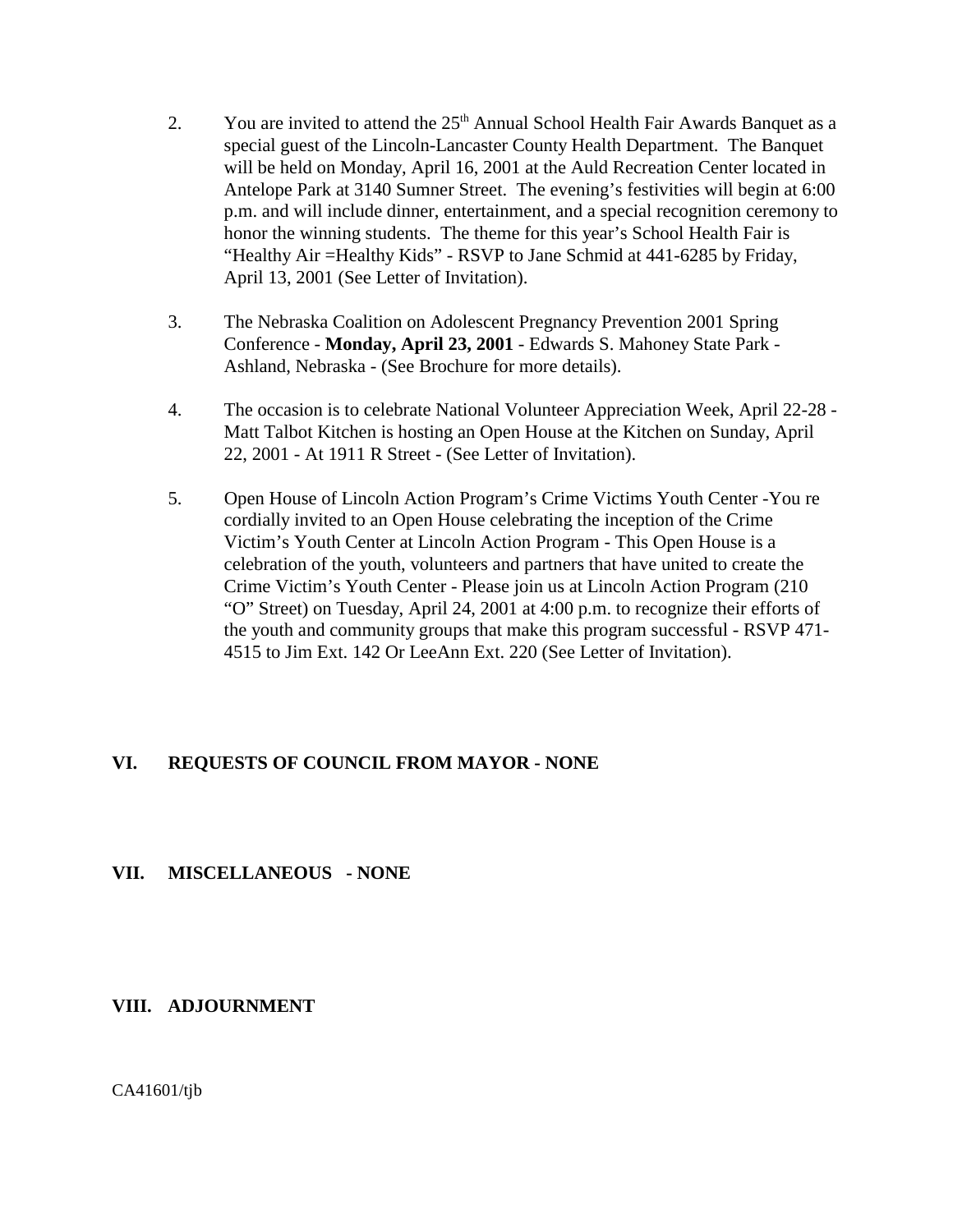# **MINUTES CITY COUNCIL MEMBERS' "NOON" MEETING MONDAY, APRIL 16, 2001** *CONFERENCE ROOM 113*

**Council Members Present:** Jerry Shoecraft, Chair; Jeff Fortenberry, Vice-Chair; Jon Camp, Jonathan Cook, Cindy Johnson, Annette McRoy, Coleen Seng.

**Others Present:** Ann Harrell, Jennifer Brinkman, Mayor's Office; Dana Roper, City Attorney, Darrell Podany, Aide to Council Members Camp and Johnson; Karen Shinn, Aide to Council Member Fortenberry; Joan Ray, Council Secretary; Chris Hain, *Journal Star* representative.

#### **I. MINUTES**

- 1. Minutes of "Noon" Council Members' Meeting for April 9, 2001.
- 2. Pre-Council Meeting Minutes RE: Presentation on "Public Health Week" April 2, 2001.
- 3. Pre-Council Meeting Minutes RE: Animal Control Ordinance April 2, 2001.
- 4. Pre-Council Meeting Minutes RE: Open Market Discussion April 9, 2001.

Mr. Shoecraft, Council Chair, requested a motion to approve the above-listed minutes. Cindy Johnson moved approval of the minutes as presented. The motion was seconded by Annette McRoy and carried by the following vote: AYES: Jonathan Cook, Annette McRoy, Cindy Johnson, Jerry Shoecraft, Jeff Fortenberry, Coleen Seng, Jon Camp; NAYS: None.

## II. **COUNCIL REPORTS ON BOARDS, COMMITTEES, COMMISSIONS AND CONFERENCES**

1. PUBLIC BUILDING COMMISSION (Camp/Seng) Ms. Seng started her report with comments on the space heater issue. She noted that Omaha had done a total ban on space-heaters in their public buildings. She reported that Lincoln is waiting to see what the State has on record as a sample for regulations on the safety of space heater use. Ms. Seng commented that the State is really concerned after the fire in the Labor Department office which was caused by a space heater. She noted that there were a huge number of the heaters in operation throughout the City/County government buildings complex.

Ms. Seng reported that the Old Police Building is all leased out now with State offices occupying both the  $1<sup>st</sup>$  floor and basement areas.

Ms. Seng reported that the PBC had been given a 30 day notice on the parking facility across the street, by the Smith's. Apparently, they got very worried after they had read about the North Parking options. Ms. Seng informed Council that John Layman was actively working on titles for everything north, and had done a lot of talking about parking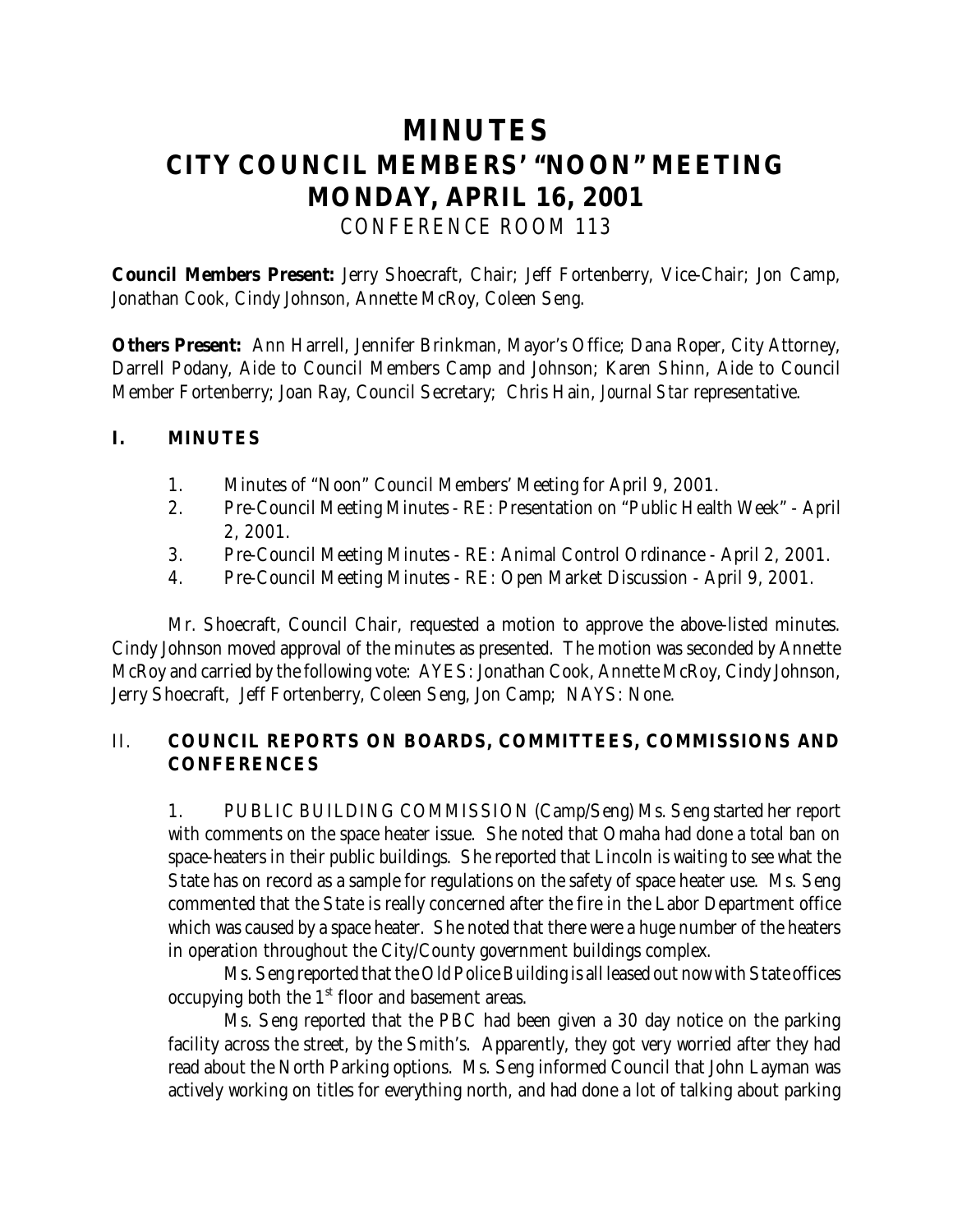analysis with both Don Herz and Dave Kroeker present. They feel that all the rent that is coming in...that's being paid for parking now...could service a new parking facility. Ms. Seng noted that during further discussion, it was determined that going east had no significant advantage to the City, though some of us still think that we'd like to have it; but, we can't get anything there.

Ms. Seng reported that the information desk in the County-City Building lobby will relocate the building map (which is currently on the east side of their counter) to the wall along the stairwell, leaving more space for brochures.

She reported that PBC approved a resolution to have the Police Department monitor the County-City Parking Lots. There are details to be worked out, but approval for the agreement was made.

Ms. Seng reported that there had also been discussion regarding the Gas Company and flat rates. Mr. Camp noted that there is a contract for next November and that did help substantially from the City standpoint. Mr. Camp made further comments regarding the supposed expiration date on the agreement, but his remarks were largely inaudible.

Ms. Seng requested Mr. Camp to report on the discussions held on the temperature regulations in the CIC TV area affecting the TV equipment of the 5 City Television studio. Mr. Camp noted that apparently that area is on a different system than even this room and they're going to do some things that will work better

Mr. Camp reported on another contract regarding the Old Police Building, but his comments were inaudible.

Ms. Seng concluded the report by sharing that the elevator contract for the "K" Street complex was also approved.

Mr. Cook remarked that the map in the County-City Building lobby is currently rotated from the actual orientation of the building, so when one looks at it, one just gets lost. He asked if they would be careful to put that in the correct orientation when they move it? Ms. Seng did not know. Mr. Cook felt this was something to suggest.

Mr. Cook also remarked on the space heaters issue. He asked if it wasn't possible to get "safe" space heaters that have a different type of heating element rather than the traditional ones? He felt that if that were a possibility, maybe there would be just certain kinds that they could allow, knowing that those kinds would not ever catch on fire. Mr. Camp commented that they felt they would follow the State's lead on the issue.

2. PARKING COMMITTEE (Camp) - Meeting Cancelled - Mr. Camp did not attend.

3. ISPC (Cook/Fortenberry) Mr. Cook nor Mr. Fortenberry attended

4. PARKS & RECREATION ADVISORY BOARD (Cook) Mr. Cook reported that there had not appeared to be anything major on the agenda and he did not attend.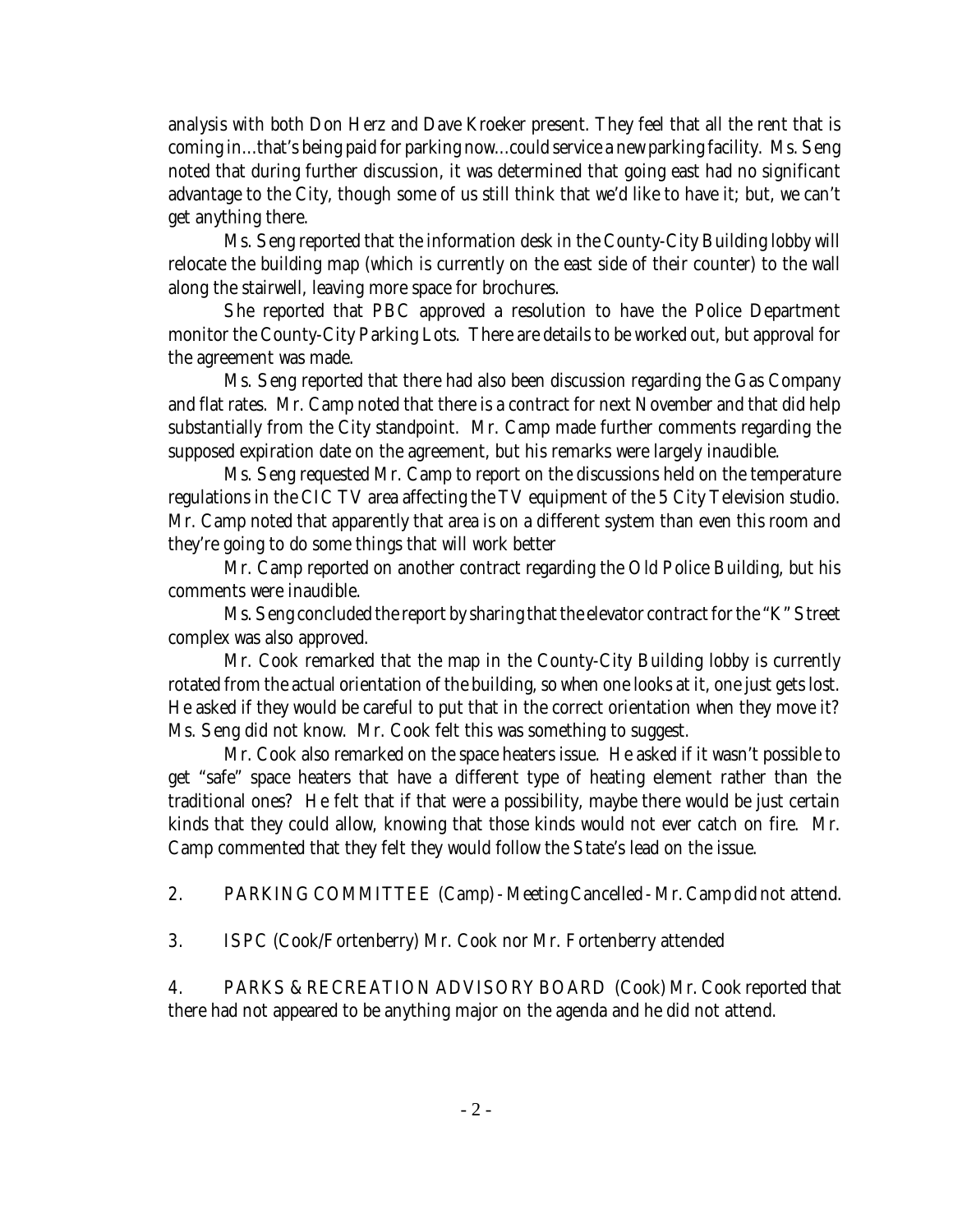5. BOARD OF HEALTH (Johnson) Ms. Johnson reported that it was a pretty typical meeting. She noted that they had gone over the basic responsibilities and reviewed the accomplishments of the last month in the Department.

They did discuss the "Kids Connection", focusing on the children's insurance issue for children who are uninsured. She noted that more and more children are getting on board with this under Medicaid, and reported that it is just working really, really well. She stated that there is lots of information available and the presentation showed how well all the different organizations are working together to help the children.

Ms. Johnson reported that they had discussed the low birthrate in the pre-mature infant program. They're doing more and more data collection on what's happening to our premature babies, which ones are surviving and how pre-natal care can help prevent problems from developing.

She reported that they had discussed some of the Board's policies. They're working on that. They've set a strategic plan meeting for all of the out-going Board members and the in-coming Board members on May  $12<sup>th</sup>$ . Ms. Johnson suggested to Mr. Shoecraft that he might want to be there for that, since Mr. Shoecraft had expressed interest in assuming the Health Board committee assignment.

Ms. Johnson was not sure when the new Board of Health Members will be approved. She asked Ms. Harrell if she knew. Ms. Harrell indicated that she did not know, but thought it was a matter of weeks, with the existing members staying on until such time as the new members' appointments are approved.

Ms. Johnson noted that when they were setting the date for the strategic planning meeting, they had the understanding that all of the approvals would be taken care of by that date. They were unsure at the meeting, but were told that everything would still be fine and that the appointments would be before the respective bodies for approval prior to that meeting, so it would be convened as a legitimate Board meeting.

Ms. Johnson reported that open burning permits had also been discussed, noting that the Board was trying to close some loop-holes in that process. There were questions regarding rural communities and she noted that the process needed to be refined to take care of that.

Ms. Johnson stated that the out-going members had all received plaques.

6. MULTICULTURAL ADVISORY COMMITTEE (McRoy) Ms. McRoy reported that the update on the Affirmative Action Officer recommendation has been sent to the Mayor's Office. She stated that they hadn't heard anything on the four recommendations submitted to the Administration, noting that it's in the Administration's hands now.

The early census numbers were also discussed. She said that Kent Morgan from Planning made a presentation. Ms. Seng asked if the information was different from the information they'd received at the Common. Ms. McRoy wasn't sure since she had not attended the Common meeting, but felt the information received had been time well spent, learning what the numbers mean for Lancaster County and the State.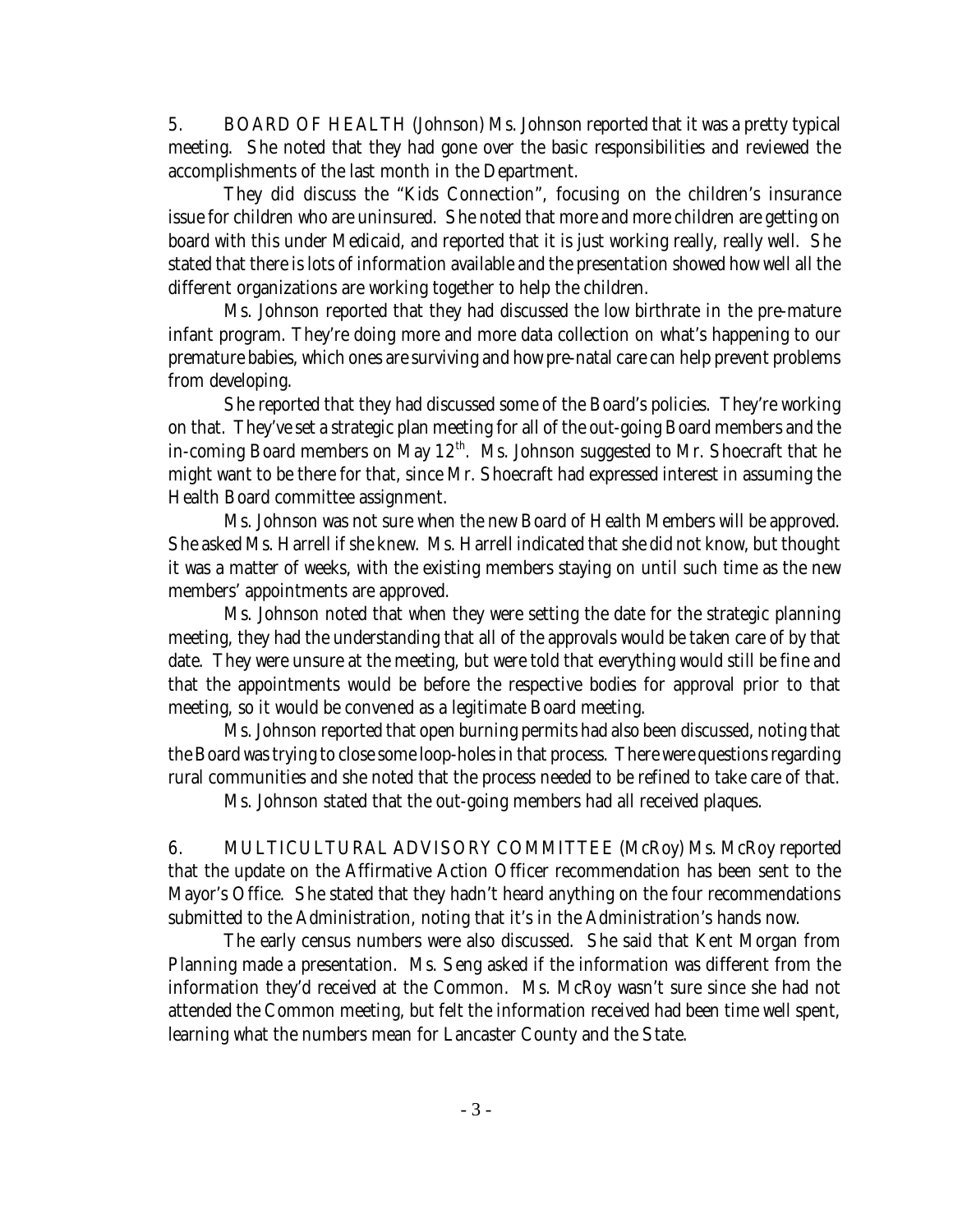They had also discussed the idea that, when incidents happen in the community, the Multicultural Advisory Committee would like to take a little more public role in denouncing or commenting on certain ones. She noted that members at the meeting decided to have a kind of open session to allow discussion about `whatever'. A lot of things that have happened lately were brought up. They were wondering if MAC couldn't write a letter when an incident occurred stating that they did not approve such behavior. So that request will be before the Mayor's office for consideration - since MAC is only an Advisory Committee.

Mr. Shoecraft asked if the Mayor's office agreed with that. Ms. McRoy stated that agreement was just on a case by case basis, because sometimes it may not be appropriate for an Advisory group to make public statements. There were MAC members who were concerned about other issues, so it will be considered case by case.

But some of the members did want the Multicultural Advisory Committee to be more publicly active. What brought it up was the incident a few weeks ago concerning the lady who was refused neo-natal care at a physicians clinic because she didn't speak English, even though her husband did. The members wanted to take more of a `positive re-enforcement' approach to make the public aware of their options through the dispensation of knowledge...something more pro-active than what MAC has been doing.

They also worked on the Diversity programing for the Fall - and Human Rights. These are things we worked on for the Multicultural Sharing Day.

Mr. Fortenberry noted that a year or so ago, there had been a very nice presentation by the Lincoln InterFaith Council on Human Services [inaudible] refugee resettlement [inaudible]. Mr. Fortenberry thought the presentation was very good positive because he has noticed comments from people who talk about the burden these people place on the systems. He stated that it just disturbed him and he wondered if the Multicultural Advisory Committee could host a similar forum, because that would go a long way toward educating the citizens as to the contributions that these new people are bringing to the community.

Ms. McRoy stated that the reason they want to do this program now is not so much for the dominant culture, but for traditional minorities, new refugees and immigrants to get to know one another and relate to one another as equals and peers; because a lot of times, they only relate to the dominant culture and educational outreaches only affect the dominant culture as opposed to inter-action between the diverse groups. Ms. McRoy felt the Diversity Program will be made into something very special.

Mr. Cook commented on the woman who was denied medical service. He stated that he knew nothing about the circumstances, but it seems like there might be an explanation, for why there would be concern and it wouldn't be just some sort of [inaudible] discrimination. He felt there might be concerns that there have been problems in the past with not getting a message through to the patient because they have to go through a husband. It's not always clear that the husband will transmit the message that the doctor gives. If there is any liability issue there, with failure to get the proper treatment, who is responsible if you can't have that direct communication with the patient? Ms. McRoy noted that, ironically, the husband is a doctor. Mr. Cook thought, even so, there may have been cultural gender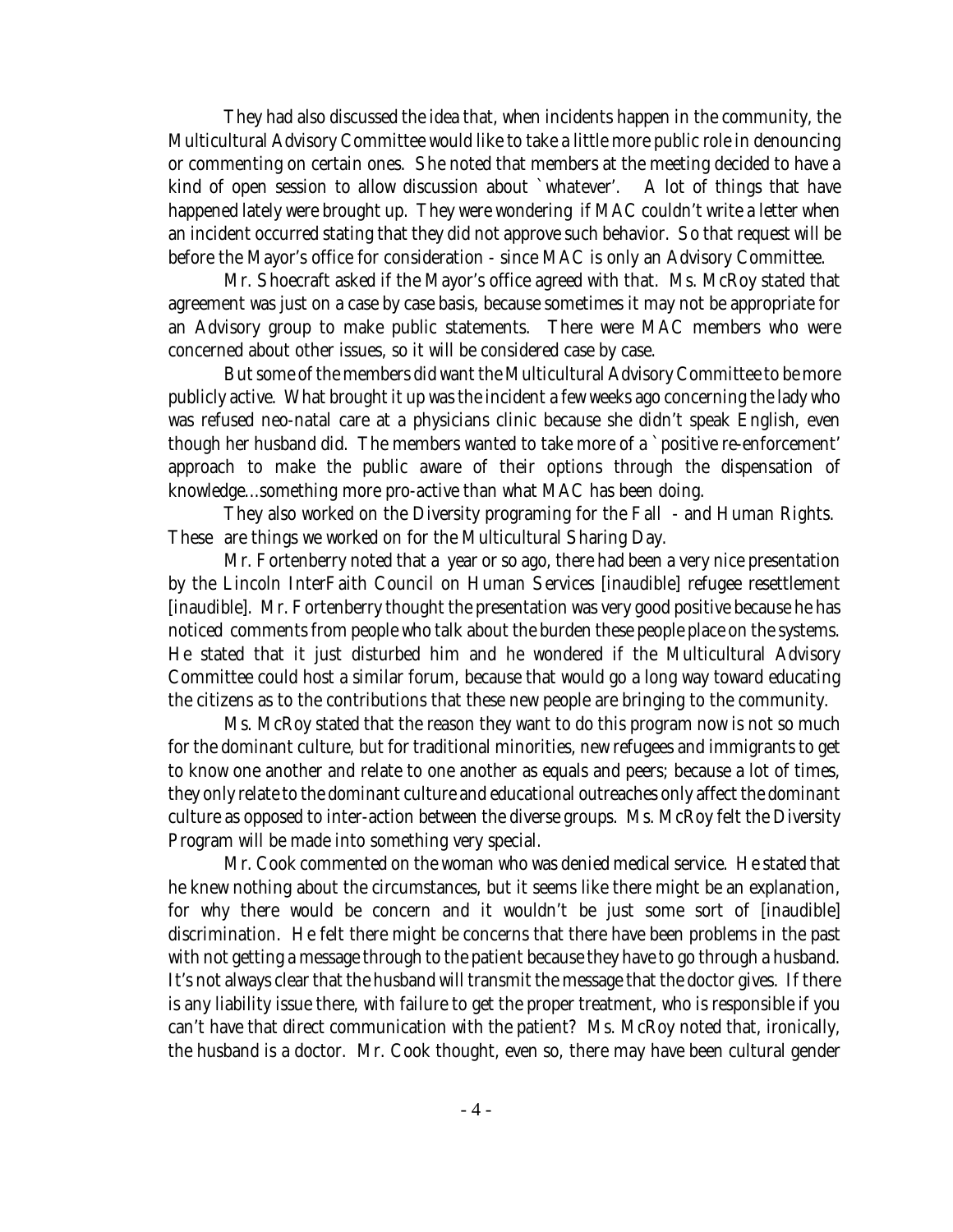issues involved.

7. JOINT BUDGET COMMITTEE (McRoy/Seng) Ms. Seng reported that there are 28 agencies, 52 programs, and initial requests are for over \$2,000,000. Of those, \$240,000 are brand new programs. We have a little work ahead of us.

Ms. Seng noted and remarked on information from the University Policy Center which Council members received in their Thursday packets. She reported that the Center has been retained to do the follow-through on the Hanna-Keelan report. What she really wanted Council Members to look at was the diversity of the coalition co-chairs. These are the areas that JBC will be looking at for funding, and all of these have co-chairs and there is also a steering committee which has all been put together and represents a good mix of people. She wanted to point that out to Council.

Ms. Seng reported that Ms. Linda Steinman is leaving. The Committee also discussed the gas dollars. The County is still shaking their heads as to why they weren't invited. That was pretty much it. Ms. Seng noted that there is a two-three hour meeting scheduled on the budget distribution.

Mr. Shoecraft commented, in regards to JBC, that he had been on the Council for seven years and had given up his turn to be on the Committee, just to be co-operative, but would like to make a point now. He commented that there has been, for all these seven years, the same cultural mind-set in regards to our community centers. He stated that he felt we need to be funding our community centers more than the \$13- or \$15,000 annually. We treat them all the same as far as the amount of money we give them. He did not think this was right, because some of them deal with different aspects [of social concern], and different ethnic groups.

He stated that he is still convinced that community centers can relieve a big burden off of government. He noted that if we give the various community centers, (from the Indian, the Asian, to Willard, to the Malone Center, etc.) more resources to do more, that would be a burden off of government. That is one reason why you see President Bush now putting forth the concept of faith based initiative, because churches come in contact with people so much and deal with a lot of social problems; so this is a concept that is being explored. Mr. Shoecraft noted that this is a concept none of the Council Members have said whether or not they support, but it is something that should be explored. The President has realized that the churches can do more to help with some of our social ills.

Mr. Shoecraft, while conceding that everyone believed in the separation of church and state, he also believed that the community services could do more if we enabled them with more resources. For seven years, Mr. Shoecraft noted, we've been giving the same amount each and every year...no more, no less. He stated that he totally disagrees with that.

He stated that the United Way has totally changed the way they fund now. For many agencies, money has been slashed and they don't have access to United Way funds. He felt we ought to fund our community centers more. Ms. McRoy thanked him for his input.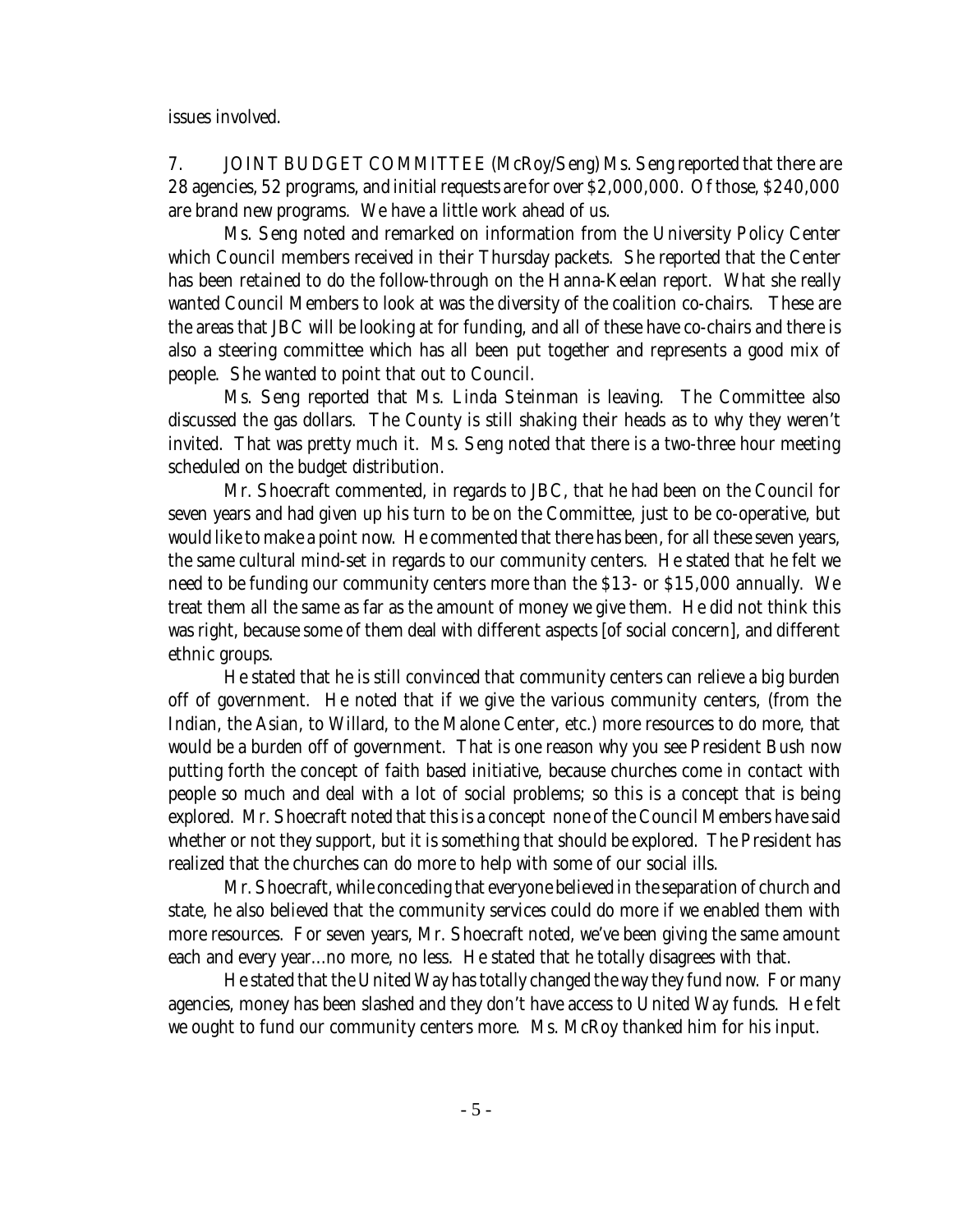OTHER MEETINGS REPORTS: - None reported upon.

**III. APPOINTMENTS/REAPPOINTMENTS** - Mr. Fortenberry commented on the notification process on these appointments. He noted, that of late, a few of these have been introduced as we get notification, which doesn't allow Council input. Ms. Harrell responded that she was not the one with whom to discuss this. (Ms. Brinkman had left the meeting). Mr. Fortenberry just noted that the calendar is "off". So, Ms. Harrell observed, they're coming just a step too late. She stated that she would pass that concern along.

## **IV. MEETINGS/INVITATIONS** - Noted Without Comment

## **V. COUNCIL MEMBERS**

**JONATHAN COOK** - Mr. Cook stated that he would like to get flat-screen monitors for the dais, but would discuss that later. Mr. Cook, at Mr. Fortenberry's inquiry as to his position on the issue, brought the sign ordinance forward for discussion, briefly discussing the O-3 and Residential zoning issues involved.

**ANNETTE McROY** - Ms. McRoy commented, regarding the Ashley Heights issue and the legislative procedure. She noted that it didn't sit right with her to change procedure in the middle of the game. Mr. Cook thought the best approach would be for the attorney to provide the letter far enough ahead of time, with a note on the agenda that there is a request for a third reading...then people would know and be aware of the change.

**CINDY JOHNSON** - No Further Comments

**JERRY SHOECRAFT** - No Further Comments

**JEFF FORTENBERRY** - No Further Comments

**COLEEN SENG** - Ms. Seng asked if the Council had seen this article on signs in the "American City and Town" magazine. She thought it might be of special interest to them.

She also commented that at one point, a long time ago, she had asked for a Pre-Council to listen to the 911 tape about the fire on New Year's Eve [Apartment Complex Fire south of  $48<sup>th</sup>$ Street in Uni Place] and that Pre-Council has never been scheduled. She was wondering if we could do that. She stated that she felt it was really something that everyone should hear. That's why she thought that we should set up the Pre-Council. It was the 911 response that kept the woman on the phone. Ms. Seng believed that some of the officers and firemen involved had been honored earlier this year. Mr. Shoecraft requested that Staff set this up. [*Ms. Righter has been contacted and is trying to schedule a presentation for either May 7th or 14th, noting that it might be difficult to schedule time with*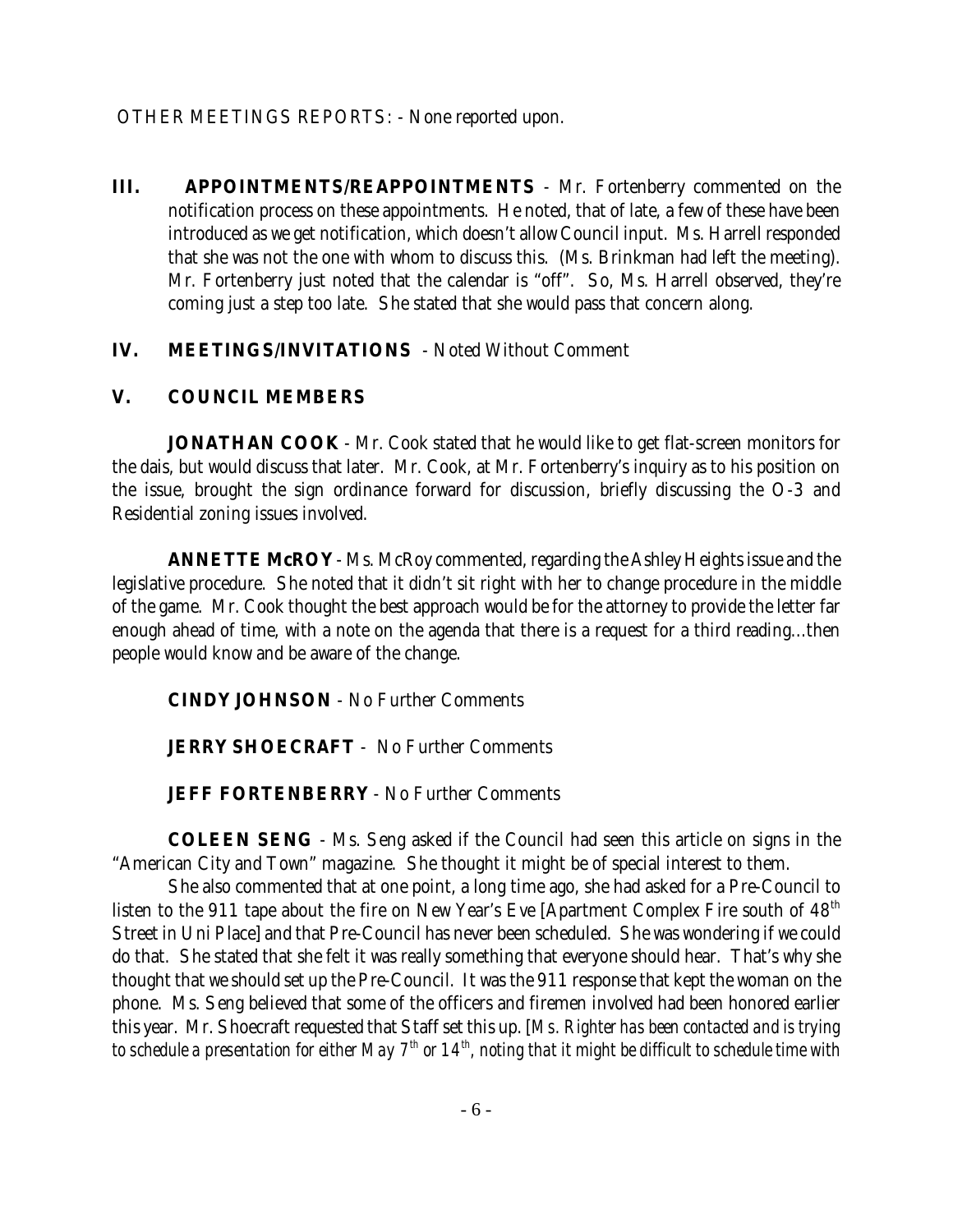*the officers involved]*

**JON CAMP** - No Further Comments

ANN HARRELL - No Further Comments

JENNIFER BRINKMAN - No Further Comments

DANA ROPER - No Further Comments

**VI. REQUESTS OF COUNCIL FROM MAYOR** - Ms. Brinkman was not able to present the Legislative Update on bills that might be of concern to Council that are currently before the Unicameral. Ms. Ann Harrell noted that Ms. Brinkman would have the information for Council as soon as possible.

Mr. Fortenberry asked if the Mayor's Office had been receiving a large number of constituent concerns on the animal control ordinances. Ms. Harrell stated that the Mayor's Office probably had not received the number of phone calls as compared to the number of e-mails that Council has received.

**VII. MISCELLANEOUS** - None

**VIII. MEETING ADJOURNED** - Approximately 12:56 p.m.